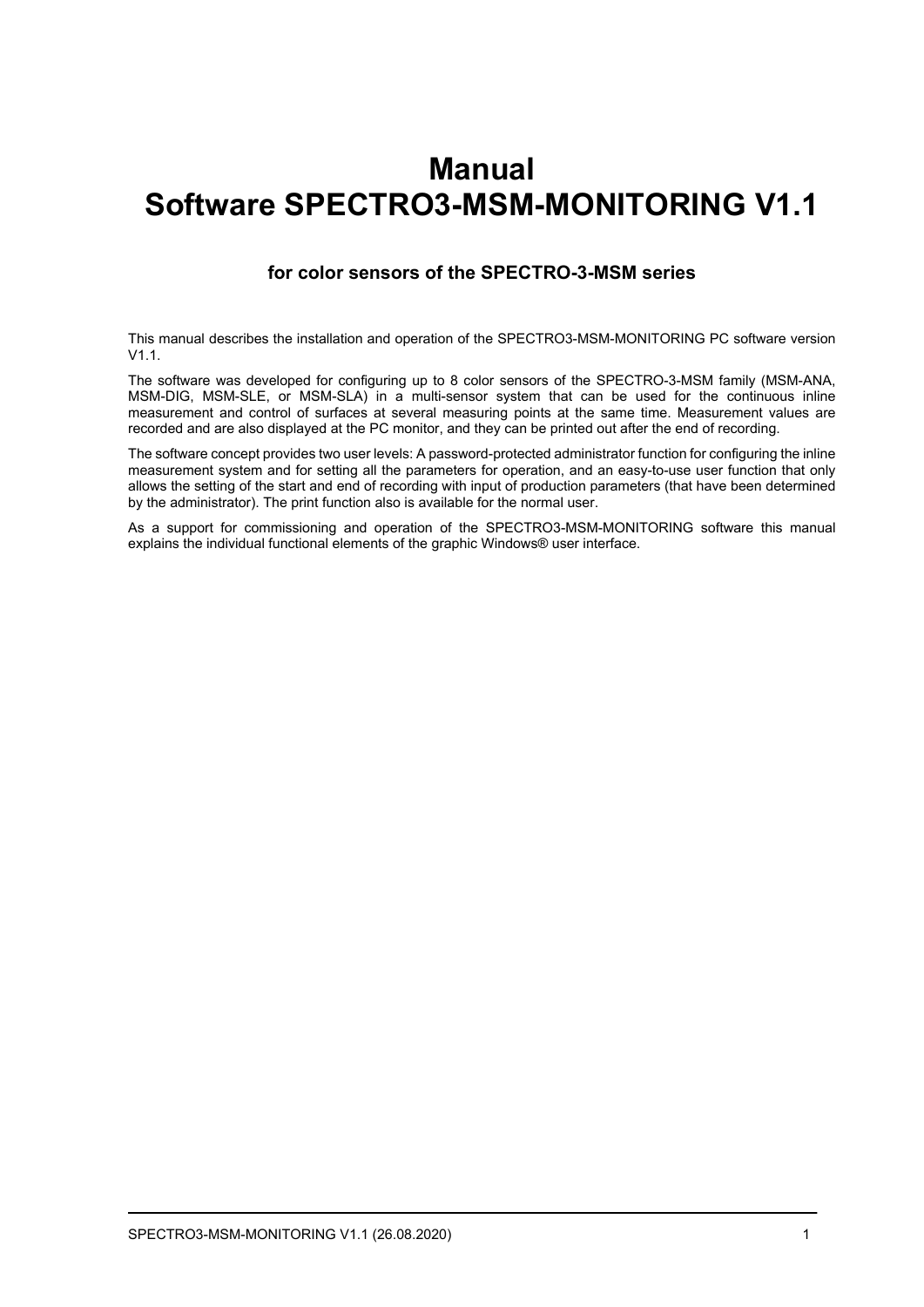#### $\mathbf 0$ **Contents**

|               |                     | Page |
|---------------|---------------------|------|
| $\mathbf{1}$  |                     |      |
| $\mathcal{P}$ |                     |      |
|               | 2.1                 |      |
|               | 211<br>2.1.2<br>213 |      |
|               | 214<br>215<br>216   |      |

| <b>Shortcuts:</b> |                 |
|-------------------|-----------------|
| <b>SFND</b>       | F9              |
| <b>GFT</b>        | F10             |
| GO                | F <sub>11</sub> |
| <b>STOP</b>       | F <sub>12</sub> |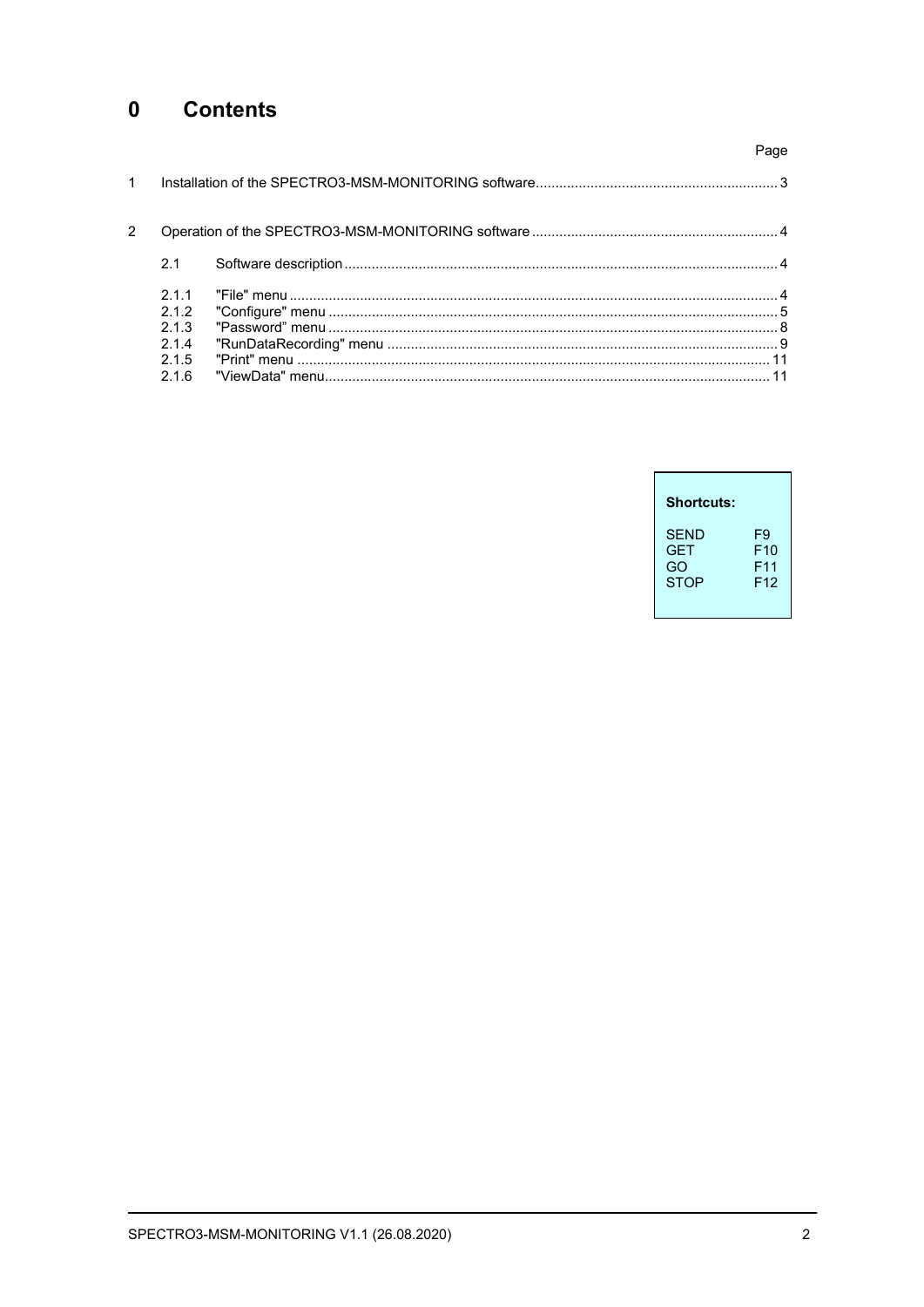# **1 Installation of the SPECTRO3-MSM-MONITORING software**

The following requirements must be fulfilled for successful installation of the software:

- Microsoft® Windows® 7, 8, 10
- IBM PC AT or compatible
- VGA graphics
- Microsoft-compatible mouse
- Serial RS232 interface at the PC or USB slot or RJ45 connector
- Cable *cab-las4/PC* for the RS232 interface or *cab-4/USB* USB converter or *cab-4/ETH* Ethernet converter

Please install the software as described below:

1. The software can be installed directly from the installation DVD. To install the software, start the SETUP program in the SOFTWARE folder of the DVD. 2. The installation program displays a dialog and suggests to install the software in the C:\"FILENAME" directory on the hard disk. You may accept this suggestion with OK or [ENTER], or you may change the path as desired. Installation is then performed automatically. 3. During the installation process a new program group for the software is created in the Windows Program Manager. In the program group an icon for starting the software is created automatically. When installation is successfully completed the installation program displays "Setup OK". 4. After successful installation the software can be started with a left mouse button double-click on the icon.

WindowsTM is a registered trademark of Microsoft Corp. VGATM is a trademark of International Business Machines Corp.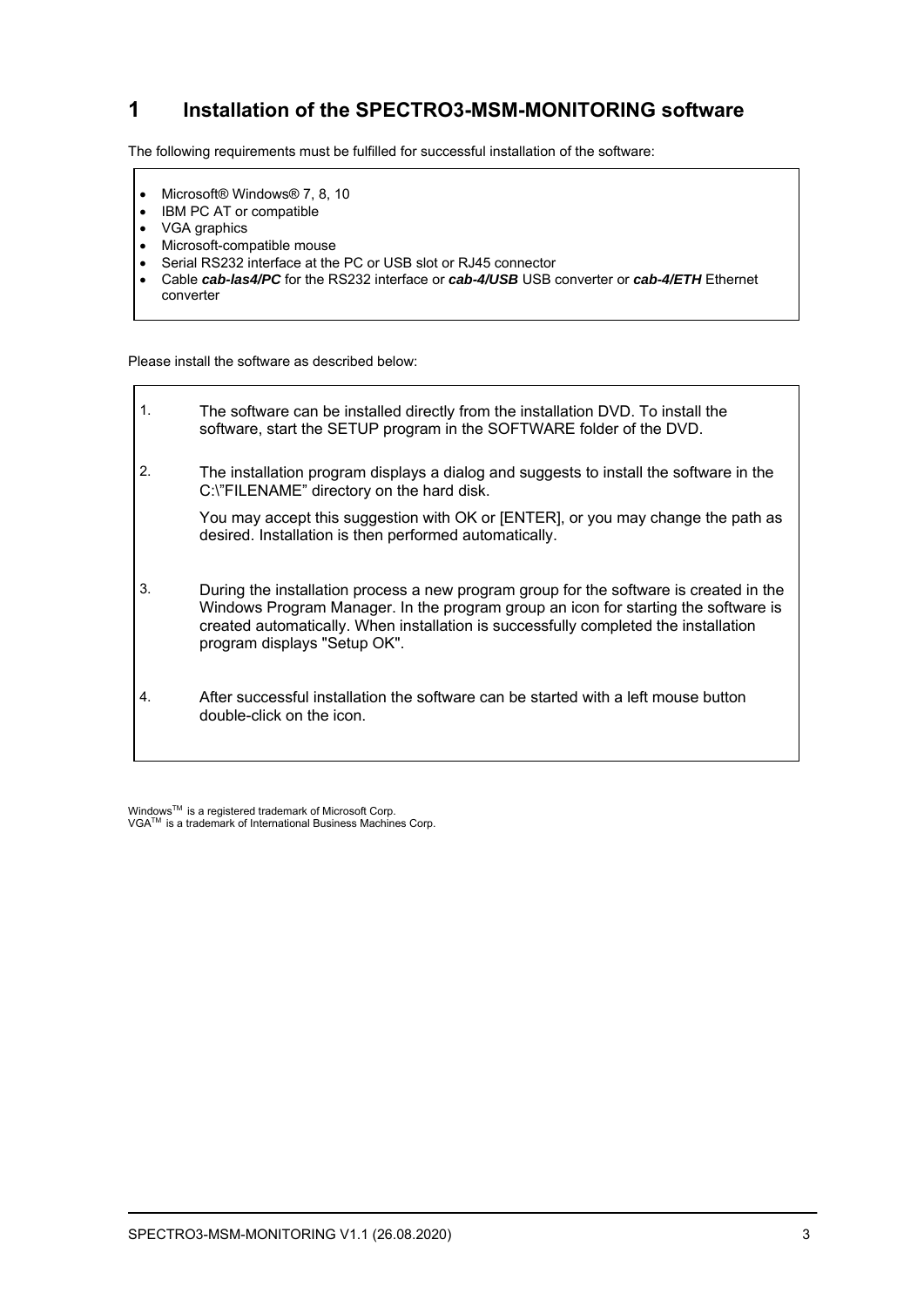# **2 Operation of the SPECTRO3-MSM-MONITORING software**

### **2.1 Software description**

#### **Please read this chapter before you start the process of initialising the software.**

When the **SPECTRO3-MSM-MONITORING** software is started, the following window appears on the Windows user interface. Depending on the settings in the **"Startup Configuration File"**, various elements are displayed.

**TIP!** To avoid problems with the handling of the file path, it is advisable to run the software as administrator. You can either set this in the **Properties** under **Compatibility** or you start the software with a right click and choose **"Run as administrator"**.

| SPECTRO3 MSM Monitoring V1.1<br>$\mathbf x$<br>ш<br>$\sim$                                                                                                                                                  |                                                                                                                                                                                                                        |                                                                                                                                                                                             |                                                                                                                                                                                                                         |  |
|-------------------------------------------------------------------------------------------------------------------------------------------------------------------------------------------------------------|------------------------------------------------------------------------------------------------------------------------------------------------------------------------------------------------------------------------|---------------------------------------------------------------------------------------------------------------------------------------------------------------------------------------------|-------------------------------------------------------------------------------------------------------------------------------------------------------------------------------------------------------------------------|--|
| File Configure Password RunDataRecording Print ViewData Language Version!                                                                                                                                   |                                                                                                                                                                                                                        |                                                                                                                                                                                             |                                                                                                                                                                                                                         |  |
| $\overline{c}$<br>$\mathcal{P}$<br>Sensor 1                                                                                                                                                                 | <b>CNT</b><br>$\circ$                                                                                                                                                                                                  | உ<br>Sensor 2                                                                                                                                                                               | <b>CNT</b><br>$\bullet$                                                                                                                                                                                                 |  |
| $5.00 -$<br>↑<br>$2.50 -$<br>$L^*$ 0.00-<br>$-2.50-$<br>щ<br>$-5.00$<br>$5.00 -$<br>↟<br>$2.50 -$<br>$u^*$ 0.00-<br>$-2.50-$<br>n,<br>$-5.00$<br>$5.00 -$<br>⇑<br>$2.50 -$<br>$v^*$ 0.00 -<br>$-2.50-$<br>J | <b>SV</b><br>0.00<br><b>TOL</b><br>0.00<br>AV<br>0.00<br>0.00<br>$\mathbf d$<br><b>SV</b><br>0.00<br>0.00<br><b>TOL</b><br>0.00<br>AV<br>0.00<br>$\mathsf{d}$<br><b>SV</b><br>0.00<br><b>TOL</b><br>0.00<br>AV<br>0.00 | 5.00<br>⇑<br>$2.50 -$<br>$0.00 -$<br>Y<br>$-2.50-$<br>$-5.00 -$<br>5.00<br>↟<br>$2.50 -$<br>$x = 0.00 -$<br>$-2.50-$<br>$-5.00 -$<br>$5.00 -$<br>↟<br>$2.50 -$<br>$0.00 -$<br>y<br>$-2.50-$ | <b>SV</b><br>0.0000<br>0.0000<br><b>TOL</b><br>0.0000<br>AV<br>0.0000<br>d<br>0.0000<br><b>SV</b><br>0.0000<br><b>TOL</b><br>0.0000<br>AV<br>0.0000<br>d<br>0.0000<br><b>SV</b><br><b>TOL</b><br>0.0000<br>AV<br>0.0000 |  |
| $-5.00 -$<br><b>COM PORT</b><br>$\mathbf{1}$                                                                                                                                                                | 0.00<br>$\mathsf{d}$                                                                                                                                                                                                   | $-5.00 -$<br>3<br><b>COM PORT</b>                                                                                                                                                           | 0.0000<br>d                                                                                                                                                                                                             |  |
| உ<br>Sensor 3<br>$5.00 -$<br>↟<br>$2.50 -$<br>$L^*$ 0.00-<br>$-2.50 -$<br>$-5.00$<br>5.00<br>↟<br>$2.50 -$<br>$0.00 -$<br>u'                                                                                | $\bullet$<br><b>CNT</b><br><b>SV</b><br>0.00<br><b>TOL</b><br>0.00<br>AV<br>0.00<br>0.00<br>$\mathbf d$<br><b>SV</b><br>0.0000<br>0.0000<br><b>TOL</b>                                                                 | $P$ 0<br>Sensor 4<br>5.00<br>$2.50 -$<br>$L^*$ 0.00-<br>$-2.50-$<br>$-5.00 -$<br>5.00<br>↟<br>$2.50 -$<br>$a^*$ 0.00-                                                                       | <b>CNT</b><br>$\overline{0}$<br>0.00<br><b>SV</b><br><b>TOL</b><br>0.00<br>0.00<br>AV<br>0.00<br>d<br><b>SV</b><br>0.00<br><b>TOL</b><br>0.00                                                                           |  |
| $-2.50-$<br>JL.<br>$-5.00 -$<br>$5.00 -$<br>↟<br>$2.50 -$<br>$0.00 -$<br>v.<br>$-2.50-$<br>$-5.00 -$<br><b>COM PORT</b><br>$\overline{4}$                                                                   | 0.0000<br>AV<br>0.0000<br>d<br><b>SV</b><br>0.0000<br><b>TOL</b><br>0.0000<br>AV<br>0.0000<br>0.0000<br>d                                                                                                              | $-2.50-$<br>Æ<br>$-5.00 -$<br>$5.00 -$<br>↟<br>$2.50 -$<br>$b* 0.00 -$<br>$-2.50 -$<br>$-5.00 -$<br>192.168.2.55<br>IP                                                                      | 0.00<br>AV<br>0.00<br>d<br><b>SV</b><br>0.00<br><b>TOL</b><br>0.00<br>AV<br>0.00<br>0.00<br>d                                                                                                                           |  |

## **2.1.1 "File" menu**

File Configure Tools Password RunDal

Load Configuration File Save Configuration File Save As Startup Configuration File In the **"File"** menu, configuration files that are set under **"Configure"** can be saved to a file or loaded from a file.

The **"Save As Startup Configuration File"** item defines the currently set parameters as startup parameters, i.e. these parameters will be loaded automatically when the software is started.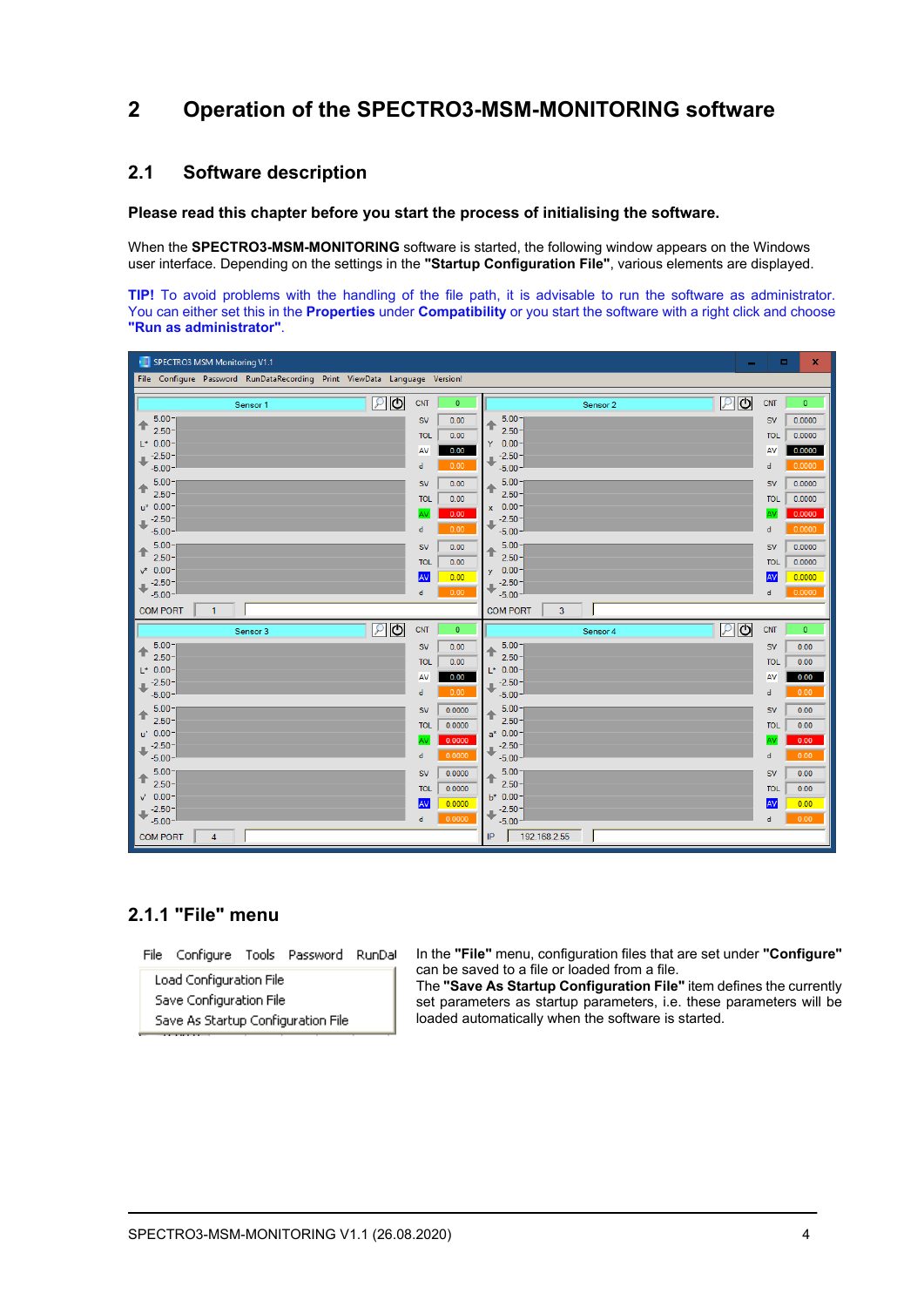# **2.1.2 "Configure" menu**



The **"Configure"** menu can be used for performing certain parameter presettings.

A click on "**Set Sensor Configuration**" opens the following **SENSOR CONFIGURATION PANEL**:

|                                             | SENSOR CONFIGURATION PANEL        |                               |                                |                    | x                                       |
|---------------------------------------------|-----------------------------------|-------------------------------|--------------------------------|--------------------|-----------------------------------------|
| $\nabla$ ENABLE                             | Sensor 1                          |                               | $\nabla$ ENABLE                | Sensor 2           |                                         |
| <b>INSERT SENSOR NAME</b>                   |                                   | Sensor 1                      | <b>INSERT SENSOR NAME</b>      |                    | Sensor 2                                |
| <b>SELECT COLOR SPACE</b>                   | $L^* u^* v^*$                     | SELECT SETVALUE SOURCE        | <b>SELECT COLOR SPACE</b>      | <b>xy</b> Y        | SELECT SETVALUE SOURCE                  |
| 0.00<br>0.00<br>$\mathsf{L}^\star$<br>$u^*$ | 0.00<br>$v^*$                     | <b>FROM SENSOR</b>            | Y<br>0.6335<br>$x \mid 0.2495$ | $y = 0.3559$       | <b>DEFAULT</b>                          |
| $0.00$ TOL<br>0.00<br><b>TOL</b>            | 0.00<br><b>TOL</b>                |                               | TOL 0.0300 TOL 0.0400          | TOL 0.0200         |                                         |
| <b>SELECT CONNECTION</b>                    | <b>COM PORT</b><br>$\overline{1}$ | 115200<br><b>BAUD</b>         | <b>SELECT CONNECTION</b>       | <b>COM PORT</b>    | 115200<br>$\overline{3}$<br><b>BAUD</b> |
| $\nabla$ ENABLE                             | Sensor 3                          |                               | $\nabla$ ENABLE                | Sensor 4           |                                         |
| <b>INSERT SENSOR NAME</b>                   |                                   | Sensor 3                      | <b>INSERT SENSOR NAME</b>      |                    | Sensor 4                                |
| <b>SELECT COLOR SPACE</b>                   | L*u'v'                            | <b>SELECT SETVALUE SOURCE</b> | <b>SELECT COLOR SPACE</b>      | $L^*$ a* $b^*$     | SELECT SETVALUE SOURCE                  |
| 0.00<br>0.0000<br>$L^*$<br>u'il             | 0.0000<br>$\vee$                  | <b>ADJUSTABLE</b>             | 0.00<br>$L^*$<br>0.00<br>$a^*$ | 0.00<br>$h^*$      | <b>FROM SENSOR</b>                      |
| $0.00$ TOL 0.0000<br>TOL                    | TOL 0.0000                        |                               | $0.00$ TOL<br>0.00<br>TOL      | 0.00<br><b>TOL</b> |                                         |
| <b>SELECT CONNECTION</b>                    | <b>COM PORT</b><br>$\overline{4}$ | 115200<br><b>BAUD</b>         | <b>SELECT CONNECTION</b>       | IP<br>192.168.2.55 | 5000<br><b>PORT</b>                     |
|                                             |                                   |                               |                                |                    |                                         |
| $\nabla$ ENABLE                             | Sensor 5                          |                               | $\Gamma$ ENABLE                | Sensor 6           |                                         |
| <b>INSERT SENSOR NAME</b>                   |                                   | Sensor 5                      |                                |                    |                                         |
| <b>SELECT COLOR SPACE</b>                   | $L^* C^* h^*$                     | SELECT SETVALUE SOURCE        |                                |                    |                                         |
| 0.00<br>0.00<br>$ *$<br>$C^*$               | 0.00<br>$h^*$                     | <b>ADJUSTABLE</b>             |                                |                    |                                         |
| $0.00$ TOL<br>0.00<br>TOL 1                 | 0.00<br><b>TOL</b>                |                               |                                |                    |                                         |
| <b>SELECT CONNECTION</b>                    | <b>COM PORT</b><br>$\overline{5}$ | 115200<br><b>BAUD</b>         |                                |                    |                                         |
| $\Gamma$ ENABLE                             | Sensor 7                          |                               | $\Gamma$ ENABLE                | Sensor 8           |                                         |
|                                             |                                   |                               |                                |                    |                                         |
|                                             |                                   |                               |                                |                    |                                         |
|                                             |                                   |                               |                                |                    |                                         |
|                                             |                                   |                               |                                |                    |                                         |
|                                             |                                   |                               |                                |                    |                                         |

If data should be recorded from a sensor, the sensor must be activated with **"ENABLE"**.

In the **"INSERT SENSOR NAME"** field a name can be assigned to the sensor. This name will then be displayed in the main window, saved in the output file, and will also be printed.

The main window displays the respective color space coordinates for every sensor and their tolerances. The **SENSOR CONFIGURATION PANEL** is used to set the source of these values.

If **DEFAULT** is selected under **SELECT SETVALUE SOURCE,** the setvalues **(Setvalue SV)** and tolerances **(TOL)**  are taken from the **SENSOR CONFIGURATION PANEL**.

If **FROM SENSOR** is selected under **SELECT SETVALUE SOURCE**, the values after pressing **START** in **RunDataRecording** are loaded from line 0 of the sensor.

For this purpose, however, **FORM MODE = BLOCK** must be set in the sensor. It also must be ensured that the same **COLOR SPACE** is set both in the sensor and in the monitoring software.

This setting does not work if **COLOR SPACE = L\*C\*h\*** is set.

It also does not work with **MSM-SLA** sensors.

In both these cases no **TEACH TABLE** can be saved in the sensor.

With **SELECT SETVALUE SOURCE=ADJUSTABLE** the setvalues **(SV)** and tolerances **(TOL)** can be changed while recording is running in the main window. For this purpose, right-click on the respective display or double-click on it to directly edit the display.

The interface between a sensor and the PC is specified under **"SELECT CONNECTION"**. A click on **"Set Product Parameter"** opens the **PRODUCT PARAMETER CONFIGURATION PANEL**: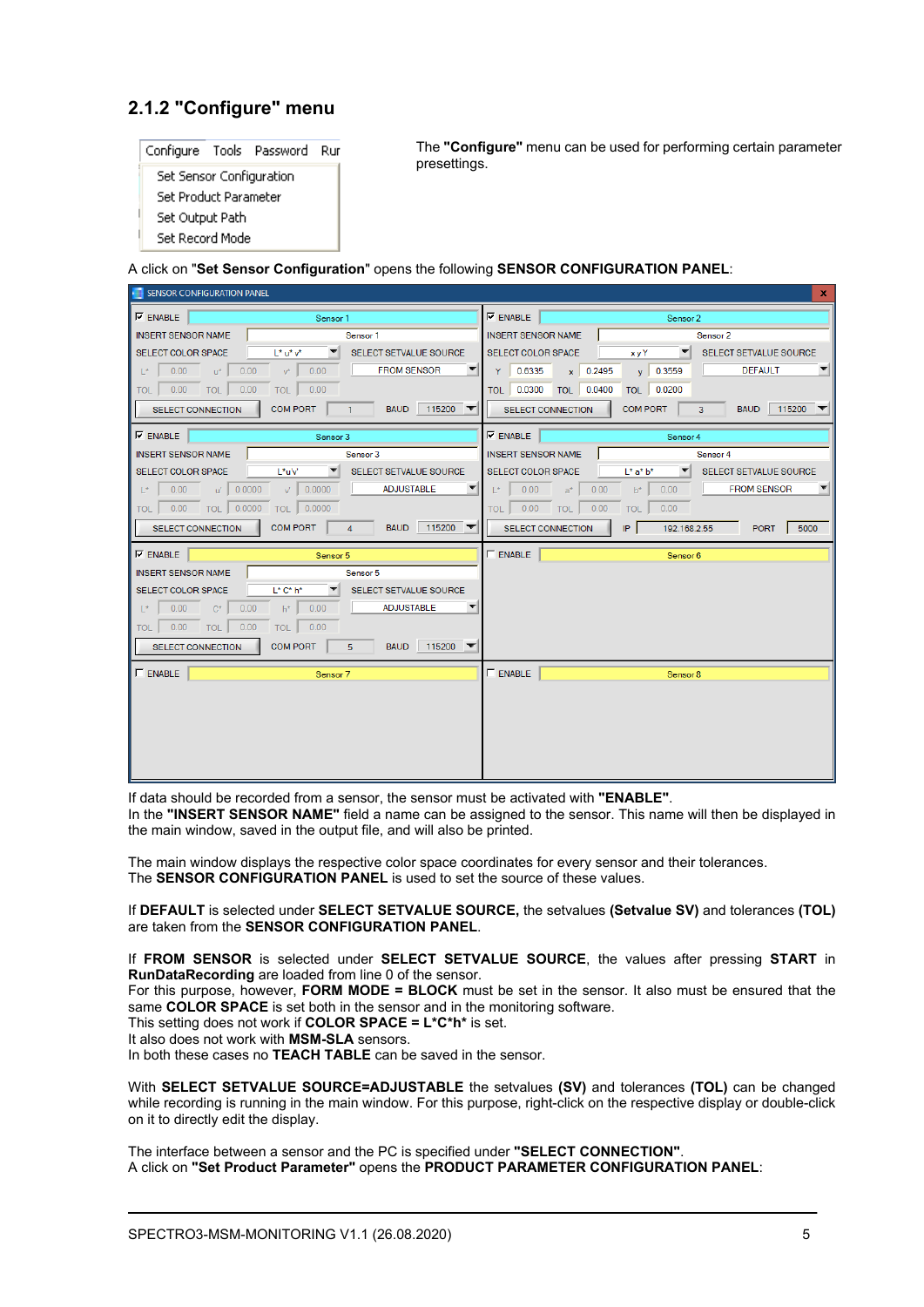| <b>PRODUCT PARAMETER CONFIGURATION PANEL</b>                                                                           |                        |
|------------------------------------------------------------------------------------------------------------------------|------------------------|
| ENABLE AND SELECT PRODUCT PARAMETERS, WHICH ARE FIX AND<br>MUST BE STORED IN THE OUTPUT FILE AND PRINTED AT THE REPORT |                        |
| ENABLE PRODUCT PARAMETER 1                                                                                             | Example Machine Number |
| <b>▽ ENABLE PRODUCT PARAMETER 2</b>                                                                                    | <b>Example Plant</b>   |
| <b>ENABLE PRODUCT PARAMETER 3</b>                                                                                      |                        |
| E ENABLE PRODUCT PARAMETER 4                                                                                           |                        |
| <b>ENABLE PRODUCT PARAMETER 5</b>                                                                                      |                        |
| ENABLE AND SELECT PRODUCT PARAMETERS, WHICH MUST BE ENTERED<br>BY THE MACHINE OPERATOR WHEN THE MEASUREMENT STARTS     |                        |
| $\nabla$ ENABLE PRODUCT PARAMETER 6                                                                                    | Example Product Number |
| <b>ENABLE PRODUCT PARAMETER 7</b><br>⊽                                                                                 | Example Order Number   |
| <b>ENABLE PRODUCT PARAMETER 8</b><br>⊽                                                                                 | Example Operator       |
| <b>ENABLE PRODUCT PARAMETER 9</b><br>⊽                                                                                 | Example Appendix       |
| ENABLE PRODUCT PARAMETER 10                                                                                            |                        |
| ATTENTION! Don't use the signs $7 \times 1$                                                                            |                        |

There are 5 parameters that can be individually entered. All these data are fixed and are, if they are enabled, saved in the file and printed in the report. Parameters 6 to 10, if they are enabled, must be entered by the operator after pressing **"Start"**. These data also are saved in the file and printed.

#### **Attention!**

**The characters / \ : . \* ? " < > | must not be used.**

| ※ Insert Product Parameter |
|----------------------------|
| Example Product Number     |
|                            |
|                            |
|                            |
|                            |

#### Example:

**"ENABLE PRODUCT PARAMETER 6"** is activated and is assigned the input of **"Example Product Number"**. When **"RunDataRecording"** and **"Start"** is pressed, a window will appear prompting the operator to enter a Product Number.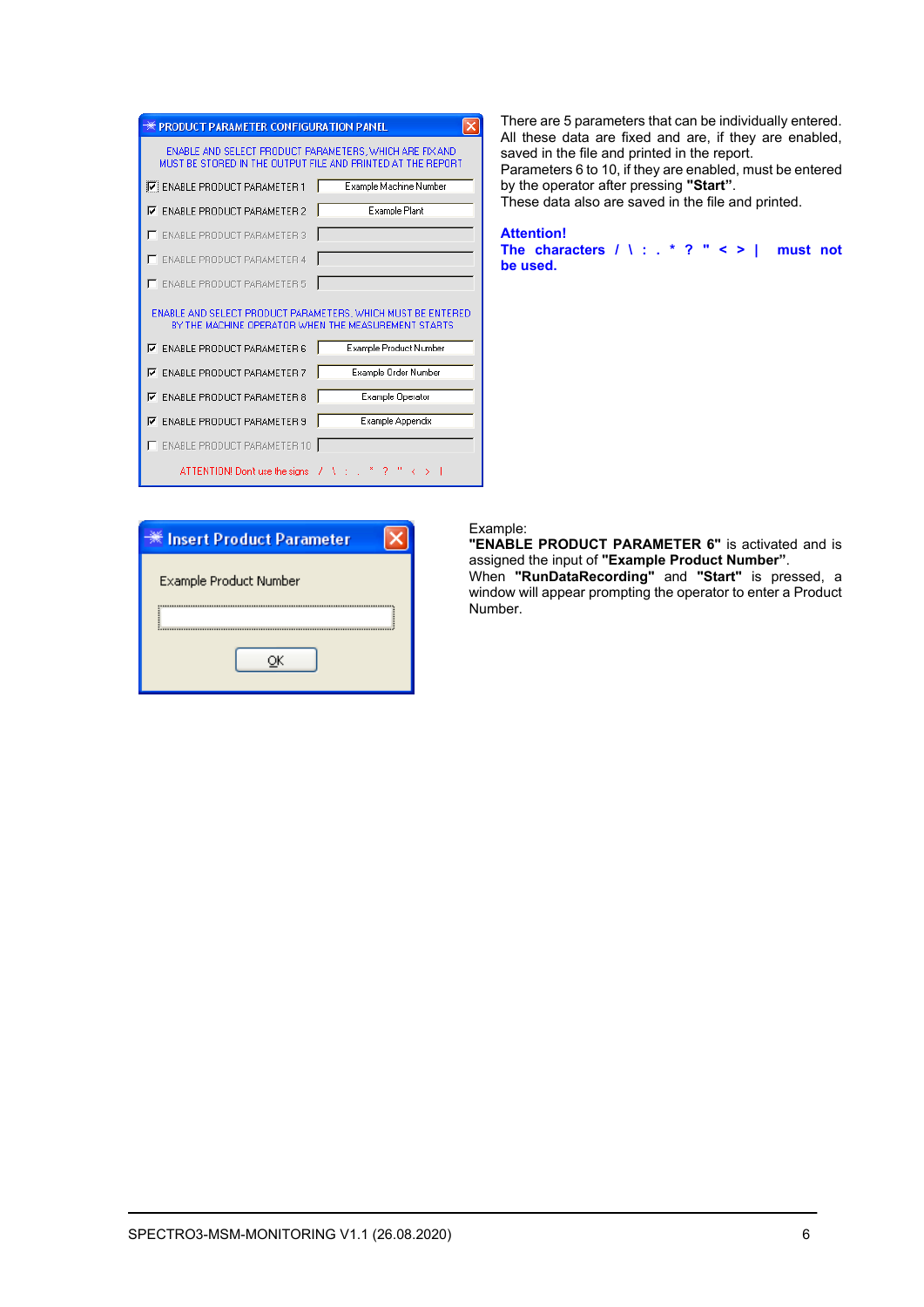A click on **"Set Output Path"** opens the **OUTPUT FILE CONFIGURATION PANEL**:

| <b>OUTPUT FILE CONFIGURATION PANEL</b>                                 | x                            |  |  |
|------------------------------------------------------------------------|------------------------------|--|--|
| SELECT HOW TO CREATE THE OUTPUT FILENAME<br><b>V</b> SAVE DATA TO FILE |                              |  |  |
| d:\Mist<br><b>Output Directory</b>                                     |                              |  |  |
| SELECT A FILE EXTENSION xxx. dat                                       |                              |  |  |
| <b>F</b> OPERATOR CREATES FILENAME MANUALLY                            |                              |  |  |
| $\nabla$ CREATE FILENAME AUTOMATICALLY WITH:                           |                              |  |  |
| F PRODUCT PARAMETER 1                                                  | <b>F</b> PRODUCT PARAMETER 6 |  |  |
| <b>F</b> PRODUCT PARAMETER 2                                           | <b>F</b> PRODUCT PARAMETER 7 |  |  |
| PRODUCT PARAMETER 3                                                    | <b>F</b> PRODUCT PARAMETER 8 |  |  |
| <b>F</b> PRODUCT PARAMETER 4                                           | <b>F</b> PRODUCT PARAMETER 9 |  |  |
| <b>F</b> PRODUCT PARAMETER 5                                           | PRODUCT PARAMETER 10         |  |  |
| SELECT DATA WHICH SHOULD BE SAVED TO FILE                              |                              |  |  |
| $\nabla$ CSX                                                           |                              |  |  |
| $\nabla$ CSY                                                           |                              |  |  |
| $\overline{V}$ CSI                                                     |                              |  |  |
| $\nabla$ delta CSX                                                     |                              |  |  |
| $\overline{\mathsf{v}}$ delta CSY                                      |                              |  |  |
| $\nabla$ delta CSI                                                     |                              |  |  |
|                                                                        |                              |  |  |
|                                                                        |                              |  |  |
|                                                                        |                              |  |  |

This window is used for defining the output file.

"**SAVE DATA TO FILE"** determines whether the data should be stored to a file, or whether they should be visualized only. If "**SAVE DATA TO FILE"** is not enabled, all setting possibilities will be faded out.

If **"OPERATOR CREATES FILENAME MANUALLY"** is activated, the software, after the operated presses "**Start"**, prompts the operator to define an output file.

If **"CREATE FILENAME AUTOMATICALLY"** is activated, the software automatically creates the output file.

The output path is determined with **"Output Directory"**. The file name comprises the activated **"PRODUCT PARAMETER"**, the sensor name and the extension defined under **"SELECT A FILE EXTENSION"**.

Under "**SELECT DATA WHICH SHOULD BE SAVED TO FILE"** that data are selected, which should be stored.

**CS** stands for **COLOR SPACE**.

If, for example, the color space L\*a\*b\* is selected, the following applies:<br> $CSX = a^*$ 

 $CSY = b^*$  CSI =  $L^*$ 

#### **INFO!**

If the output file should be opened with Microsoft EXCEL, the regional settings in Windows should first be set to an Anglo-American country (Great Britain, U.S.A., ...). The reason for this is that EXCEL interprets a number with comma as a date information. If the file is saved in Anglo-American mode and the regional settings are then set back to your respective country, EXCEL will recognise a number with comma correctly. If the file is saved in the Anglo-American mode, and if the regional settings are then set back to the respective country, EXCEL recognises the gloss factor as a floating point number.

The following steps must be performed to change to an Anglo-American language:

Start  $\rightarrow$  Settings  $\rightarrow$  Control Panel  $\rightarrow$  Regional and Language Settings

An Anglo-American language can then be selected in the "Regional Settings" tab.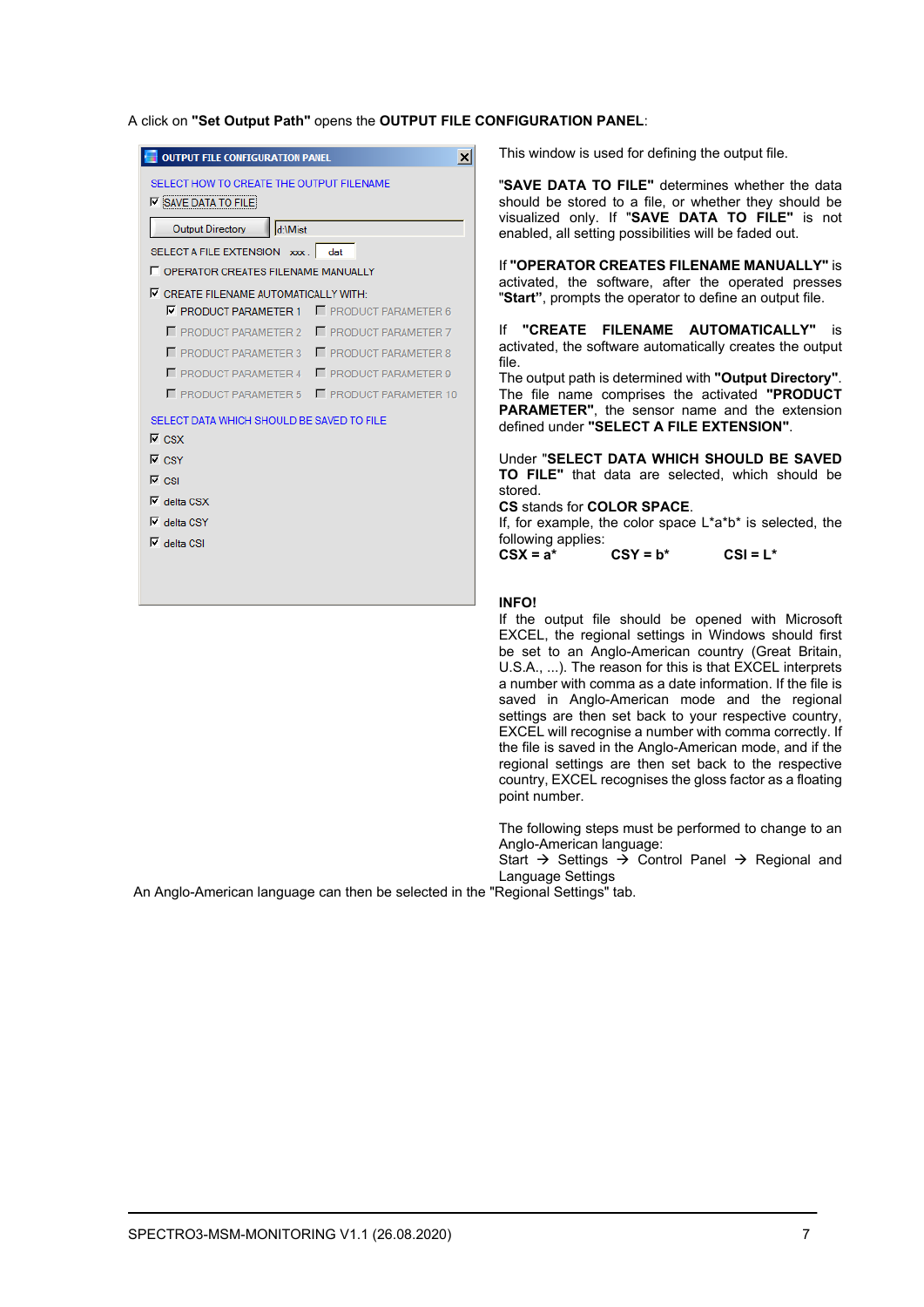#### A click on **"Select Record Mode"** opens the **RECORDER CONFIGURATION PANEL**:

| <del>※</del> RECORDER CONFIGURATION PANEL    |
|----------------------------------------------|
| SELECT THE BECOBD MODE                       |
| <b>SELECT DATA RECORDING</b><br>AUTO LIMITED |
| RECORD-TIME INTERVAL IN SECONDS              |
| VALUES TO BE RECORDED (MAX 50 000)<br>1000   |

This window is used for determining the data recording mode.

With **"AUTO LIMITED"**, an adjustable number of data is recorded after an adjustable time interval.

With **"AUTO UNLIMITED"** data are recorded after an adjustable time interval until recording is stopped by pressing "Stop".

With **"AUTO TRIGGERED"** the sensor automatically sends data which are then recorded and saved.

#### **Attention!**

**For using the "AUTO TRIGGERED" function the sensor must operate in one of the trigger modes, because data only are sent when the trigger condition drops (cf. instruction manual SPECTRO3-MSM-… Scope).**

| Password RunDataRecording Print    | Vir |
|------------------------------------|-----|
| Activate Password Protection       |     |
| Deactivate Password Protection     |     |
| Change Password                    |     |
|                                    |     |
| <del>※</del> CHANGE PASSWORD PANEL |     |
| <b>CHANGE PASSWORD</b>             |     |
| ENTER PASSWORD                     |     |
| NEW PASSWORD                       |     |
| CONFIRM PASSWORD                   |     |
| IT ENABLE PASSWORD PROTECTION      |     |
| SAVE CHANGES                       |     |

# **2.1.3 "Password" menu**

The **"File"** and **"Configure"** items can be protected by a password. Password protection can be enabled and disabled. The default password is: 0000000000 (in words: 10 zeroes). The password can be individually changed.

When password protection is enabled, the menu items **"File"** and **"Configuration"** only can be accessed after pressing **"Deactivate Password Protection"** and entering the correct password.

#### **Attention!**

**Password protection must be activated again with "Activate Password Protection".**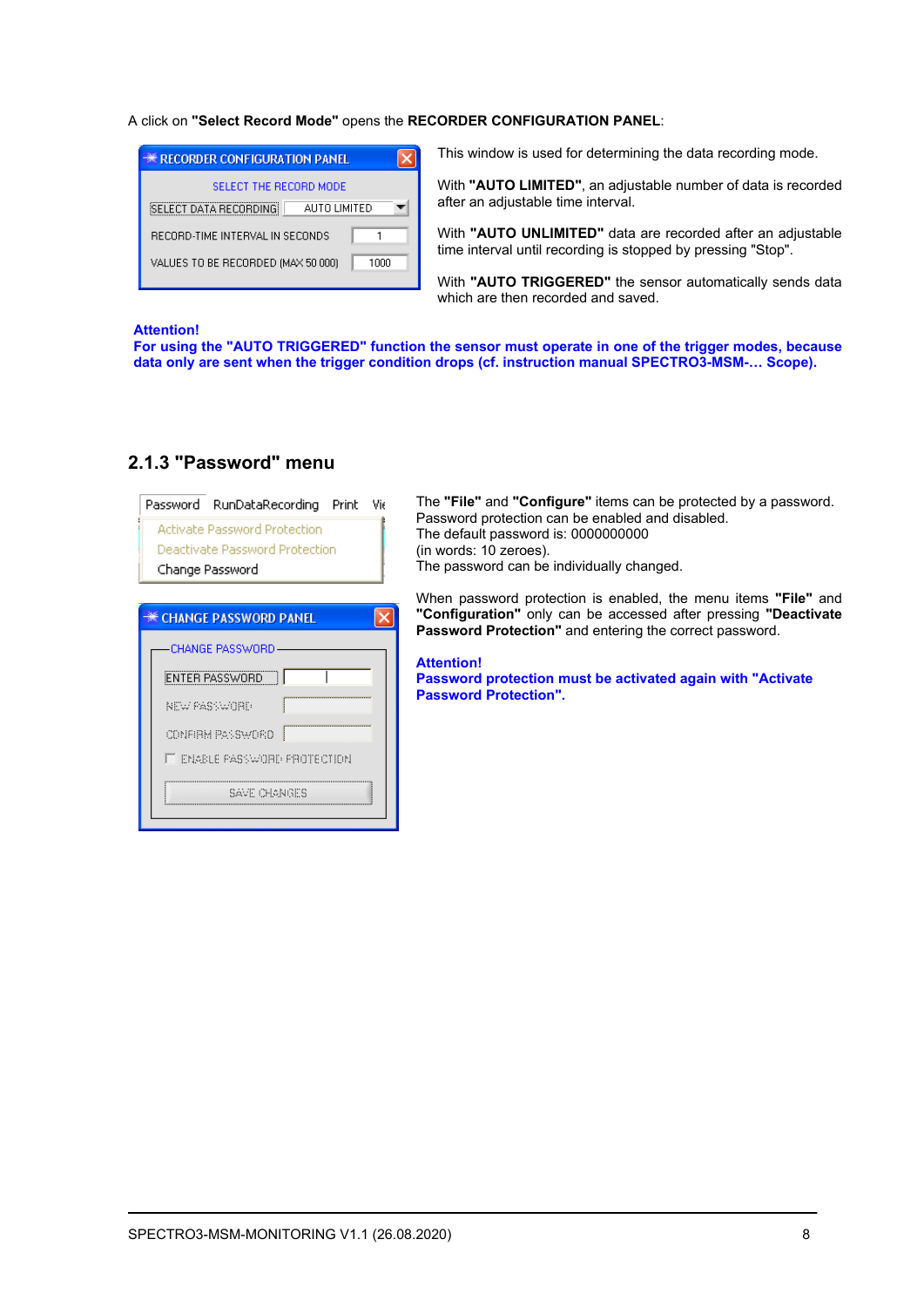# **2.1.4 "RunDataRecording" menu**

RunDataRecording

| Start    |
|----------|
| Pause    |
| Continue |

Stop

In this menu item data recording can be started with **"Start"** and stopped with **"Stop"**. Data recording furthermore can be paused with **"Pause"** and then continue again with **"Continue"**.

When **"Start"** is pressed, the product parameters 6 to 10 that are enabled in **"Set Product Parameter"** must be entered.

If **OPERATOR CREATES FILENAME MANUALLY** is activated under **"Set Output Path"**, the operator will be prompted to specify a file.



The data selected in the **OUTPUT FILE CONFIGURATION PANEL** and the respective **d** values are immediately saved in the correspondingly created file, if this is activated.

The total number of recorded values is shown in the **CNT** display.

The **SETVALUES (SV)** specified in the **SENSOR CONFIGURATION PANEL** are displayed beside the graphs. The **AV (ACTUAL VALUE)** display below shows the currently recorded value (actual value).

The **d** display shows the deviation of the actual value **(AV)** from the setpoint value **(SV)**. This deviation in addition is visualised in the graph whose background turns red if d exceeds the set tolerance.

If **SELECT SETVALUE SOURCE-ADJUSTABLE** in the **SENSOR CONFIGURATION PANEL** is deactivated, the **SETVALUES** function elements have a white background, and with a right-click on one of the function elements the actual values that are shown in the displays can be directly accepted as **SETVALUES**. The values can be directly edited by double-clicking with the left mouse button or by pressing F2.



The Y-axis of the graph can be scaled by clicking on the arrows.



A click on the **RESET** button sets the graphs in all three tabs to zero.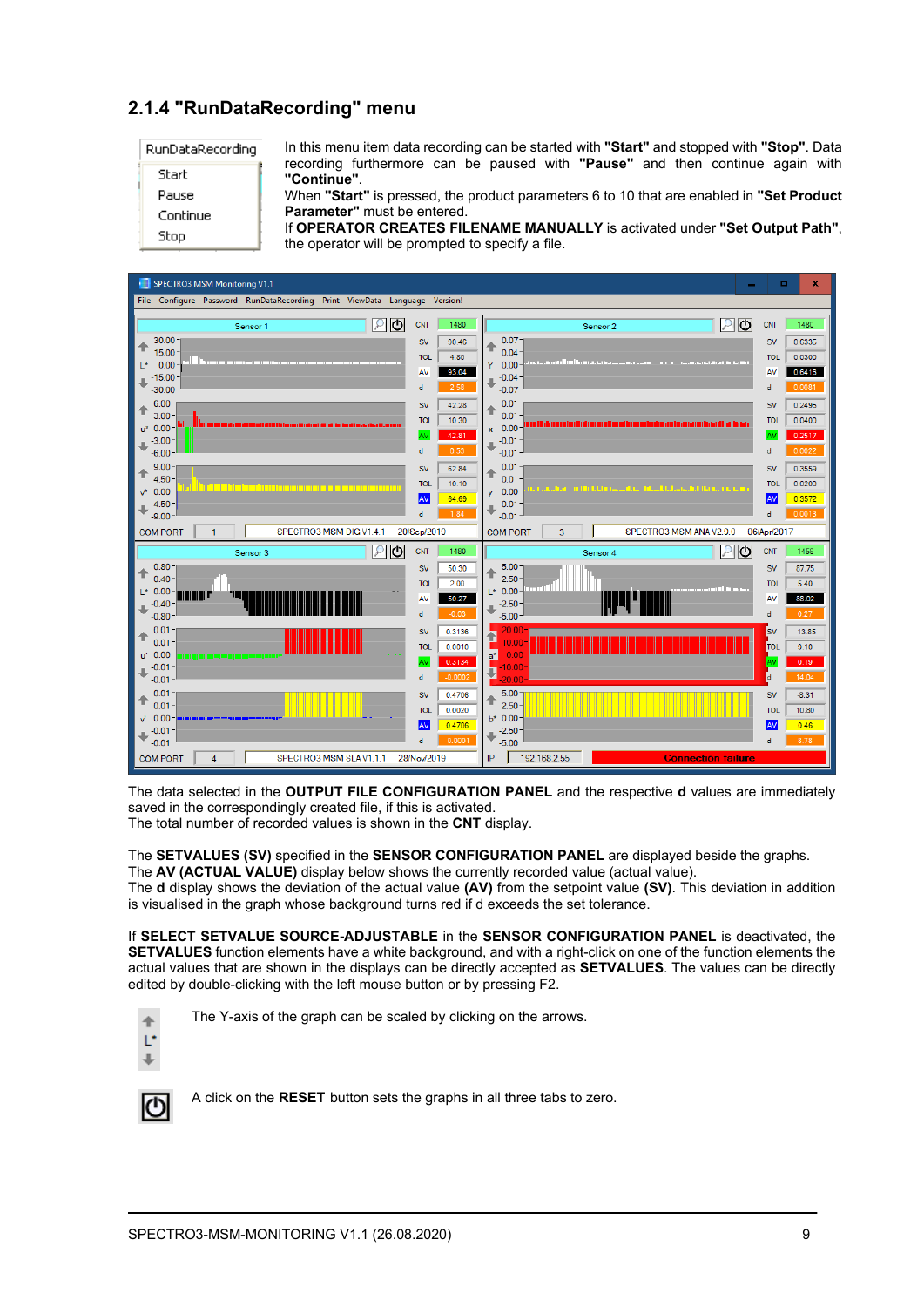

A click on the magnifier icon opens a panel with a magnified view of the respective sensor window.



## **ATTENTION!**

For memory space reasons only the last 100 values are displayed in the graphs. The output file, however, contains all the values and can be opened in the **"ViewData" menu**.